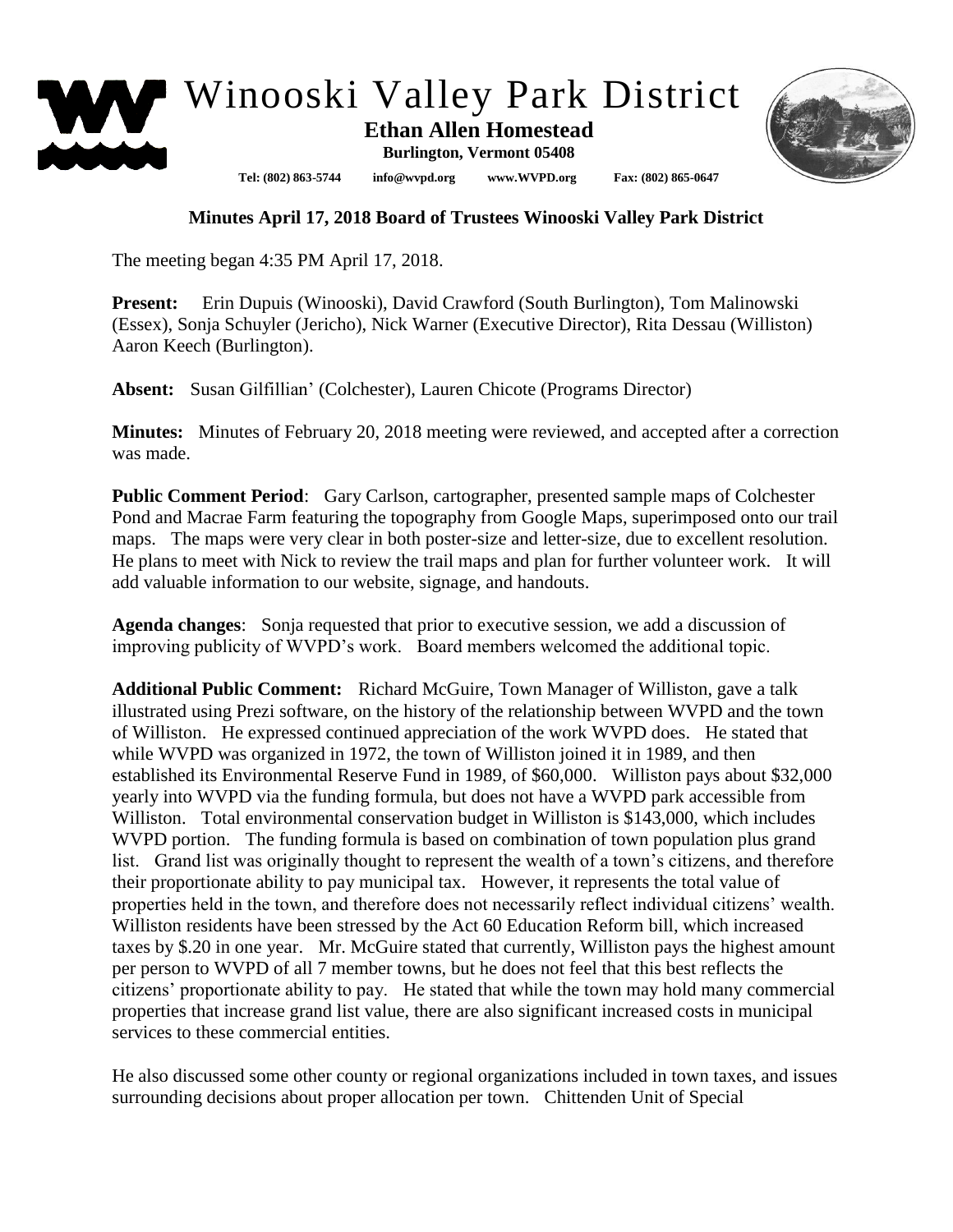Investigation, at first attempted to base fees on the number of investigations per town, but this varied too widely each year, to be useful. The newly-formed Chittenden County Public Safety Authority might exact higher costs initially than what towns currently pay for emergency dispatch. Tri-town Sewer and the water district charge per gallon. Lake Iroquois divides the cost equally among the 4 towns. Community Justice Program is funded mainly by grants. There is also a Chittenden County tax, which is based strictly on Grand List, and is about double the WVPD payment.

Mr. McGuire and board members discussed the issue of funding WVPD in relation to the funding formula and to the absence of a WVPD owned park in the town of Williston. Although Williston voted to continue membership in WVPD in referendum this March, Nick does not feel that this ends our responsibility to improve the relationship of funding to value derived from it. Nick believes that after the town first joined the district, there may have been worry that the WVPD would set up conservation easements that would take control of the properties out of the hands of the town of Williston. WVPD actually contributed significantly to development of Five Tree Hill, but was not given ownership. Nick stated that altering the funding formula is an issue that would be a significant challenge to other towns, particularly Winooski and Burlington. He asked if segregating the commercial grand list from the private grand list might be a possible strategy. Mr. McGuire agreed that it may be more appropriate. Sonja stated the local options tax is available. Dave asked if Williston is still interested in having WVPD develop the Jacob parcel, and Mr. McGuire agreed that some interest did exist. Tom stated that he went through the board minutes, and that we have been discussing the funding formula at most meetings for the past 16-18 months. He is also asking random users of Woodside Park in Essex to identify their town of residence, and verifies that Williston residents do use it. Aaron asked Mr. McGuire why, in 1989, the town both joined WVPD and established its own conservation fund, but did not receive service from WVPD in the form of providing a park. Nick stated that there were complex reasons at Five Tree Hill, including issues surrounding mountain biking access and the VAST trail at that time.

Nick stressed that the success in the referendum did not obviate need for continued evaluation of funding and its use. If Williston agrees to allow it, the WVPD would carry out a natural resource inventory of the Jacob parcel, and then plan to build a simple access trail to begin its development as a park. WVPD may also provide some contract services for trail maintenance in Williston.

**Financial Reports**: EAHM budget update will be available later this month. Please see WVPD budget summary of April 11, 2018, generated by Mary Stuessy. After review and discussion, the budget was accepted by all.

**Increasing Public Awareness of WVPD's Work:** Nick stated that the Champlain College interns are continuing publicity, and planning to do more. Tom requested information about whether organizations working with us are also publicizing their affiliation. We will ask them to include information about us in their websites. Erin is getting involved with Girls Circle, and will support publicizing their involvement with WVPD.

**Executive Session to discuss real estate acquisition issues**: It was moved to enter executive session at 5:43 PM, in anticipation of need to discuss a real estate matters. This was seconded and passed unanimously. At 6:25 PM, the board completed the executive session.